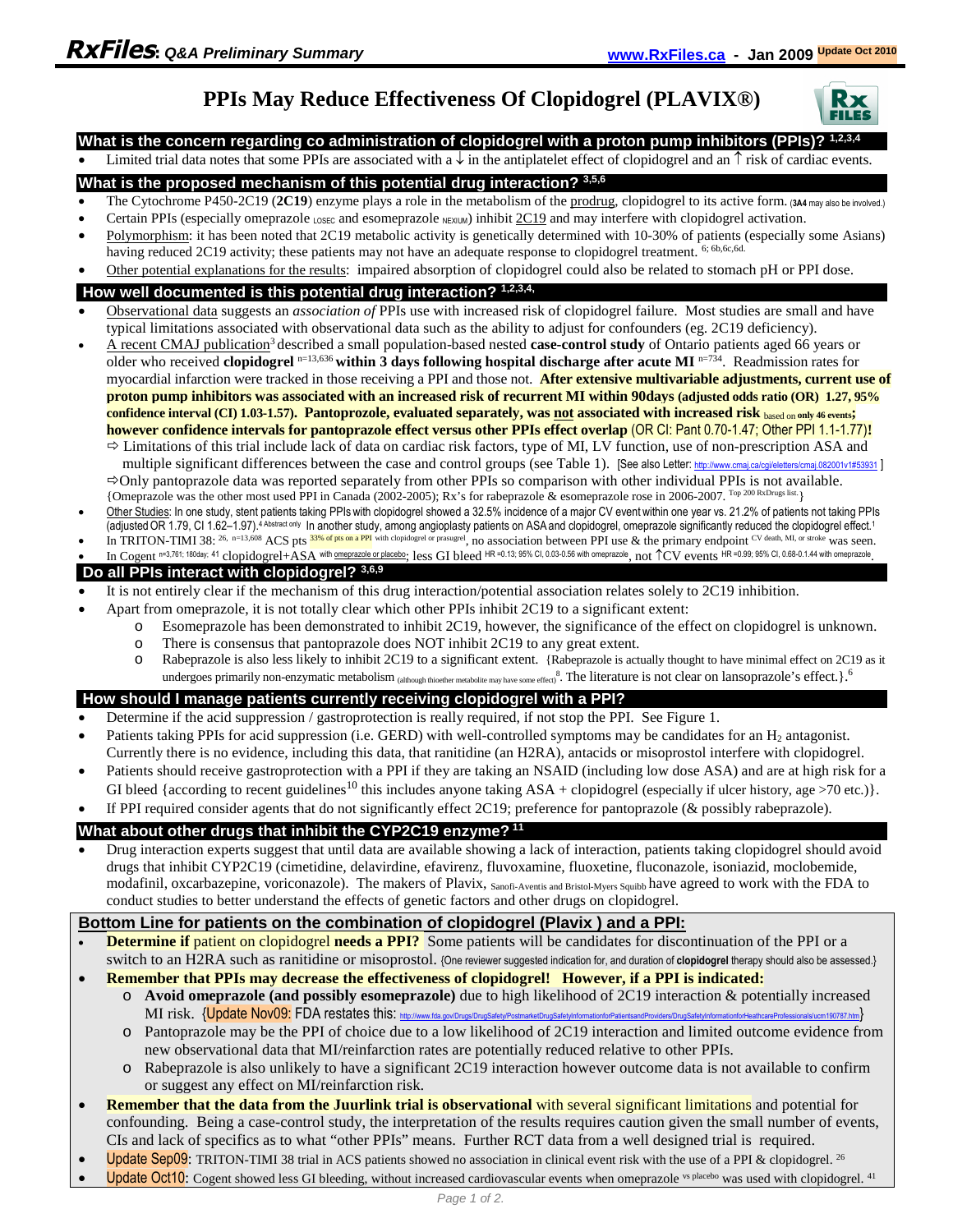| Table 1: Major Differences Between Case And Control Groups (Juurlink study) |                                      |         |            |                |  |
|-----------------------------------------------------------------------------|--------------------------------------|---------|------------|----------------|--|
|                                                                             | <b>Variable</b>                      | Cases % | Controls % | <b>p</b> value |  |
| Comorbidity                                                                 | Acute renal insufficiency            | 6.1     | 3.3        | < 0.001        |  |
|                                                                             | <b>CHF</b>                           | 27.7    | 18.0       | < 0.001        |  |
|                                                                             | Diabetes mellitus with complications | 28.3    | 19.9       | < 0.001        |  |
| <b>Other Medications</b>                                                    | <b>ACEI</b>                          | 57.1    | 65.6       | < 0.001        |  |
|                                                                             | <b>ARB</b>                           | 7.5     | 7.9        | 0.71           |  |
|                                                                             | Beta Blocker                         | 70.2    | 74.4       | 0.027          |  |
|                                                                             | <b>CCB</b>                           | 19.9    | 16.1       |                |  |
|                                                                             | <b>Statin</b>                        | 71.8    | 77.4       | 0.002          |  |
|                                                                             | Other diuretic (non-thiazide)        | 7.9     | 7.0        | < 0.001        |  |
| <b>Unknowns</b> (observational trial)                                       |                                      |         |            |                |  |

Note: Comorbidity risks (e.g. diabetes, HF) of *Case group* was higher than *Control group*; however, use of drugs (e.g. ACEIs) with strong outcome evidence for benefit was significantly less. This raises the question of potential confounding, how equal baseline groups were, and how equal the treatment of the groups was (apart from association studied). Methods to adjust for differences may be compromised if the number and degree of differences is high. If the groups are too different, then any analysis, even with adjustments, may be misleading.

#### **Figure 1: Risk Factors for GI Bleed**

Those NSAID patients at especially high risk include those with a history of complicated ulcer, on anticoagulants, those who are ≥70 years old & those with multiple risk factors. Combinations of antithrombotic agents also greatly  $\uparrow$  bleeding risk (e.g. ASA/NSAID, with either warfarin or clopidogrel).<sup>12</sup>

#### **Figure 1: Who's at Risk for NSAID Ulcer Complications** <sup>13</sup>



| Table 2: PPI Comparison (Adapted from Acid Suppression Chart - www.RxFiles.ca)                                                                                                                                               |                      |                                                    |  |  |  |
|------------------------------------------------------------------------------------------------------------------------------------------------------------------------------------------------------------------------------|----------------------|----------------------------------------------------|--|--|--|
| Drug                                                                                                                                                                                                                         | <b>Dose</b>          | <b>Cost \$/month (SK)</b>                          |  |  |  |
| <b>Esomeprazole</b><br><b>NEXIUM</b>                                                                                                                                                                                         | 40mg po OD ac        | 82<br>$\textbf{a} \otimes$                         |  |  |  |
| $20.40$ mg long football shaped tab Delayed Release: $10$ mg $^{\chi\otimes}$ Sachet                                                                                                                                         | $20$ mg po OD ac     | 82                                                 |  |  |  |
| <b>PREVACID</b><br>Lansoprazole                                                                                                                                                                                              | 30mg po OD ac        | 79<br>$\bullet^{\circ}$                            |  |  |  |
| 15,30mg Delay Release cap(15 <sup>e</sup> ,30 <sup>e</sup> mg FasTab & IV <sup>x</sup> ) <sup><sup>®</sup></sup>                                                                                                             | 15mg po OD ac        | 79                                                 |  |  |  |
| <b>Omeprazole LOSEC</b> , Apo, Ratio interchangeable in Sk                                                                                                                                                                   | $20$ mg po $OD$ ac   | $46^{\circ}$ APO, 86<br>a'                         |  |  |  |
| 10,20mg Delayed Release tab; OTC in USA; USA approved 1989 C                                                                                                                                                                 | $40mg$ po OD ac      | 86 APO 165                                         |  |  |  |
|                                                                                                                                                                                                                              | $10mg$ po OD ac      | $549$ ,70                                          |  |  |  |
| PANTOLOC,g<br>Pantoprazole                                                                                                                                                                                                   | $40$ mg po OD ac     | $56$ <sub>0</sub> .75<br>$\mathbf{a}^{\prime}$     |  |  |  |
| 40mg Enteric tab, $20mg^{\otimes}$ tab; 40mg Vial,g<br>$\mathbf{E}$                                                                                                                                                          | 20mg po OD ac        | 50                                                 |  |  |  |
| Rabeprazole<br>PARIET, g<br>$\mathbf{E}$                                                                                                                                                                                     | 20mg po OD ac        | $41_{9}$ , 54 $^{\circ}$<br>$\bullet$ <sup>v</sup> |  |  |  |
| 10, 20mg Enteric coated tab (USA name=Aciphex)                                                                                                                                                                               | $\geq$ 10mg po OD ac | $24_0, 30$                                         |  |  |  |
| $\blacksquare$ -Max. allowable cost in SK $\blacksquare$ -Exception Drug Status SK. $\blacktriangledown$ =non-formulary SK. $\varnothing$ =prior approval for NIHB ac=before meals; $\otimes$ =not covered by NIHB g=generic |                      |                                                    |  |  |  |

Written by: Brenda Schuster, BSP, PharmD; L. Regier BSP BA, D. Jorgenson PharmD, B. Jensen BSP. Assistance from Carmen Bell, Saskatchewan Drug Information Service, U of S. Saskatoon. & Pam McLean-Veysey, Halifax, NS.

References

1. Gilard M, Arnaud B, Cornily JC, et al. Influence of omeprazole on the antiplatelet action of clopidogrel associated with aspirin. J Am Coll Cardiol 2008;51:256-60.

2. Pezella E, Day D, Pulliadath I. Initial assessment of clinical impact of a drug interaction between clopidogrel and proton pump inhibitors. J Am Coll Cardiol 2008;52:1038-9.

3. Juurlink DN, Gomes T, Ko D, et al. **A population-based study of the drug interaction between proton pump inhibitors and clopidogrel. CMAJ 2009;180(7). DOI:<u>10.1503/cmai.082001</u><br>4. Aubert RE, Epstein RS, Teagarden JR et** 

Dunn SP, Macaulay TE, Brennan DM et al. Abstract 3999 :Baseline proton pump inhibitors use is associated with increased cardiovascular events with and without the use of clopidogrel in the CREDO trial. Circulation 2008;118

- 5. Pharmacist's Letter. Do proton pump inhibitors decrease clopidogrel (Plavix) activity. Nov 2008:24, number 24114.<br>6. Horn JR, Hansten PD. Clopidogrel: Some drugs may reduce its effectiveness. Pharmacy Times April 2008:5 7. Small DS, Farid NA, Payne CD, et al. Effects of the proton pump inhibitor lansoprazole on the pharmacokinetics and pharmacodynamics of prasugrel and clopidogrel. J Clin Pharmacol 2008;48:475-84.
- 8. Li XQ, Andersson TB, Ahlstrom M, et al. Comparison of inhibitory effects of the proton pump-inhibiting drugs omeprazole, esomeprazole, lansoprazole, pantoprazole and rabeprazole on human cytochrome P450 activities. Drug
- 9. Siller-Matula JM, Spiel AO, Lang IM et al. Effects of pantoprazole and esomeprazole on platelet inhibition by clopidogrel. Am Heart J 2009;157: 148.e1-148.e5.<br>10. Bhatt DJ, Scheiman J, Abraham NSACCF/ACG/AHA 2008 Expert
- 10. Bhatt DL, Scheiman J, Abraham NSACCF/ACG/AHA 2008 Expert Consensus Document on Reducing the Gastrointestinal Risks of Antiplatelet Therapy and NSAID Use. Circulation online Oct 3, 2008 DO: 10.1161/CIRCULATIONAHA.108.19 of Proton Pump Inhibitors and Thienopyridines: A Focused Update of the ACCF/ACG/AHA 2008 Expert Consensus Document on Reducing the Gastrointestinal Risks of Antiplatelet Therapy and NSAID Use J Am Coll Cardiol 2010 0:<br>j.ja  $nt/i.$ jacc.2010.09.010v1.pdf
- 11. Horn JR, Hansten PD. Get to know the enzyme CYP2C19. Pharmacy Times May 2008:

- 13. Hunt RH, Barkun AN, Baron D, Bombardier C, et al. Recommendations for the appropriate use of anti-inflammatory drugs in the era of the coxibs: defining the role of gastroprotective agents. Can J Gastroenterol. 2002 Apr
- 
- 17: Lai KC, et al. Esomeprazole 20mg/d + ASA (100mg/d) vs clopidogrel 75mg od for prevention of recurrent gastrointestinal ulcer complications. Clin Gastroenterol Hepatol. 2006 Jul;4(7):860-5.

<sup>12.</sup> Delaney JA, Opatrny L, Brophy JM, Suissa S. Drug drug interactions between antithrombotic medications and the risk of gastrointestinal bleeding. CMAJ. 2007 Aug 14;177(4):347-51.<br>13. Hunt RH. Barkun AN. Baron D. Bombard